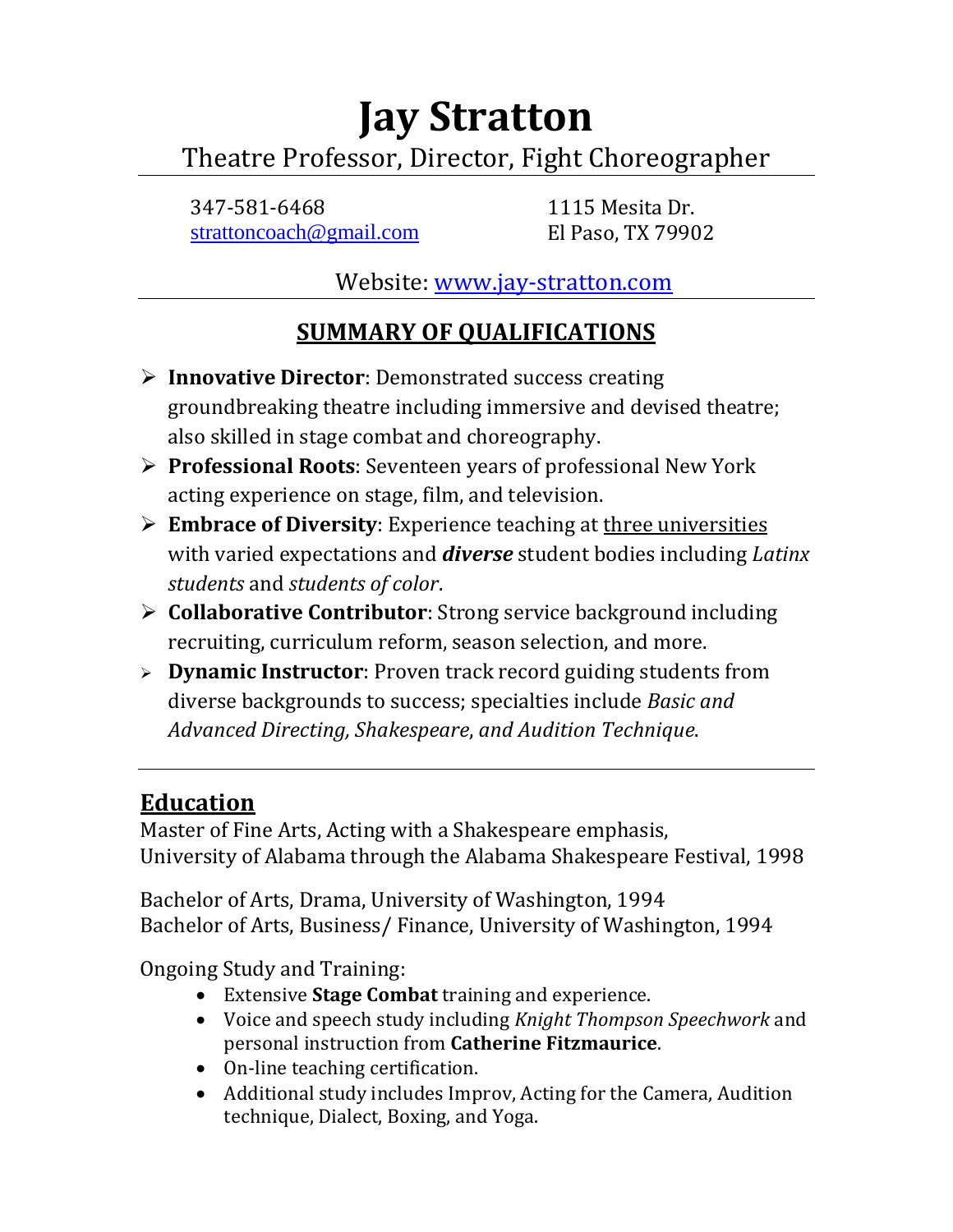# **ACADEMIC POSITIONS**

### **Assistant Professor of Theatre, University of Texas at El Paso\***

Current (Fall 2016 through present)

Contact: Mimi Gladstein, Interim Chair, 915-747-5146, [mgladstein@utep.edu](mailto:mgladstein@utep.edu) \*Brookings Institution ranked #1 for research and social mobility 2017

### Summary

This is my current position and my first tenure track posting. After demonstrating success as a visiting professor, UTEP offered me a Tenure seeking assistant professorship. I am currently in my third year. Consistent with the university's access mission, many UTEP students come from underserved populations. Most are **Latinx**, and some make the daily commute across the bridge from Juarez to study with us. I am very proud to work with this demographic and to guide them toward excellence. Many of my students are now in top tier graduate schools around the country.

### Courses Taught

Intro to Theatre **Immunity** [Theatre 1313] Acting Fundamentals [Theatre 2303] Acting for the Camera [Theatre 3314] Audition Technique [Theatre 3316] Stage Combat [Theatre 3324] Directing I, II [Theatre 3325, 4300] Theatre History and Lit I, II [Theatre 3351, 3352] Practicum III-VI (Capstone) [Theatre 4110-4113] Acting Shakespeare I, II [Theatre 4313, 4316] Acting Genres [Theatre 4317] Special Topics in Acting [Theatre 4331]

Scene Study I, II, III [Theatre 3304, 3313, 4307]

### Service (selected)

Curriculum Reform (including Performance Concentration, Musical Theatre BFA, and Theatre Minor), LACC and UGCC Liaison, Recruitment Committee (with travel), Season Selection Committee, Ad Hoc Space Committee, Orange and Blue day annual recruitment volunteer and performer Grant: NEA Big Read co-PI, Bless Me, Ultima, by Rudolfo Anaya

### Interdepartmental Collaboration (ongoing)

Acting for Opera Singers Staffing and training of simulators for Masters of Social Work and Pharmacy skills training programs

### Directing & Combat

Annual directing assignments (see directing section) Go-to fight choreographer for all violence in UTEP productions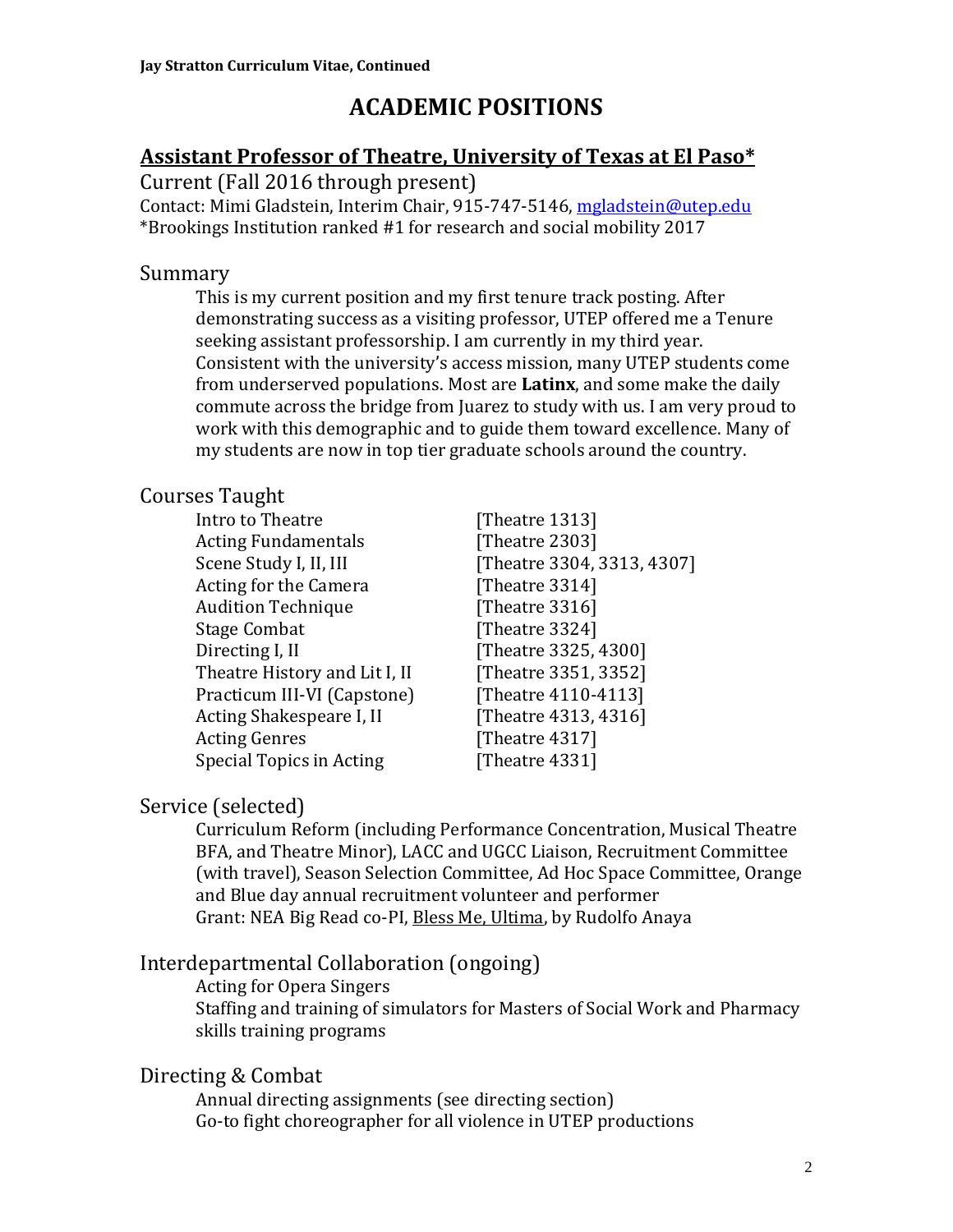### **Visiting Professor of Theatre, University of Texas at El Paso\***

2015-2016 Contact: Mimi Gladstein, Interim Chair, 915-747-5146, [mgladstein@utep.edu](mailto:mgladstein@utep.edu) \*Washington Monthly top 10 National University 2014

#### Summary

I accepted this position with an open mind but some hesitancy around relocating from New York City to El Paso, Texas. To my surprise, I have loved living here. The border culture is stimulating; the people are welcoming; and the students are good humored and eager to learn.

### Courses Taught

Acting Fundamentals [Theatre 2303] Scene Study II, III [Theatre 3313, 4307] Audition Technique [Theatre 3316] Theatre History and Literature II [Theatre 3352] Practicum III-VI (Capstone) [Theatre 4110-4113] Acting Shakespeare II [Theatre 4316] Special Topics in Acting [Theatre 4331]

### Directing

I directed three productions in my visiting year at UTEP (for more information, please see directing section later in this document).

### Notable

Since I have begun teaching Audition Techniques, MFA conservatory programs are accepting UTEP theatre students. We now have students at UCLA, UCI, OU, and most notably, one of my native Juarez students is currently studying at Juilliard on a full scholarship.

### **Visiting Professor of Acting, Miami University\*, Oxford Ohio**

#### Fall 2013 through Spring 2014

Contact: Julia Guichard, 513-529-1517, [guichajm@miamioh.edu](mailto:guichajm@miamioh.edu) \*Princeton Review best of 2014

### Summary

My first fulltime academic posting, I took a year away from my New York career to accept an assignment as the primary acting instructor for Miami's theatre department teaching both graduate and undergraduate students. I also worked for that year as the department's production vocal coach.

#### Courses Taught

| Intro to Drama and Script Analysis | [Theatre 101] |
|------------------------------------|---------------|
| <b>Acting for Non-Majors</b>       | [Theatre 123] |
| Principles of Acting for Majors    | [Theatre 131] |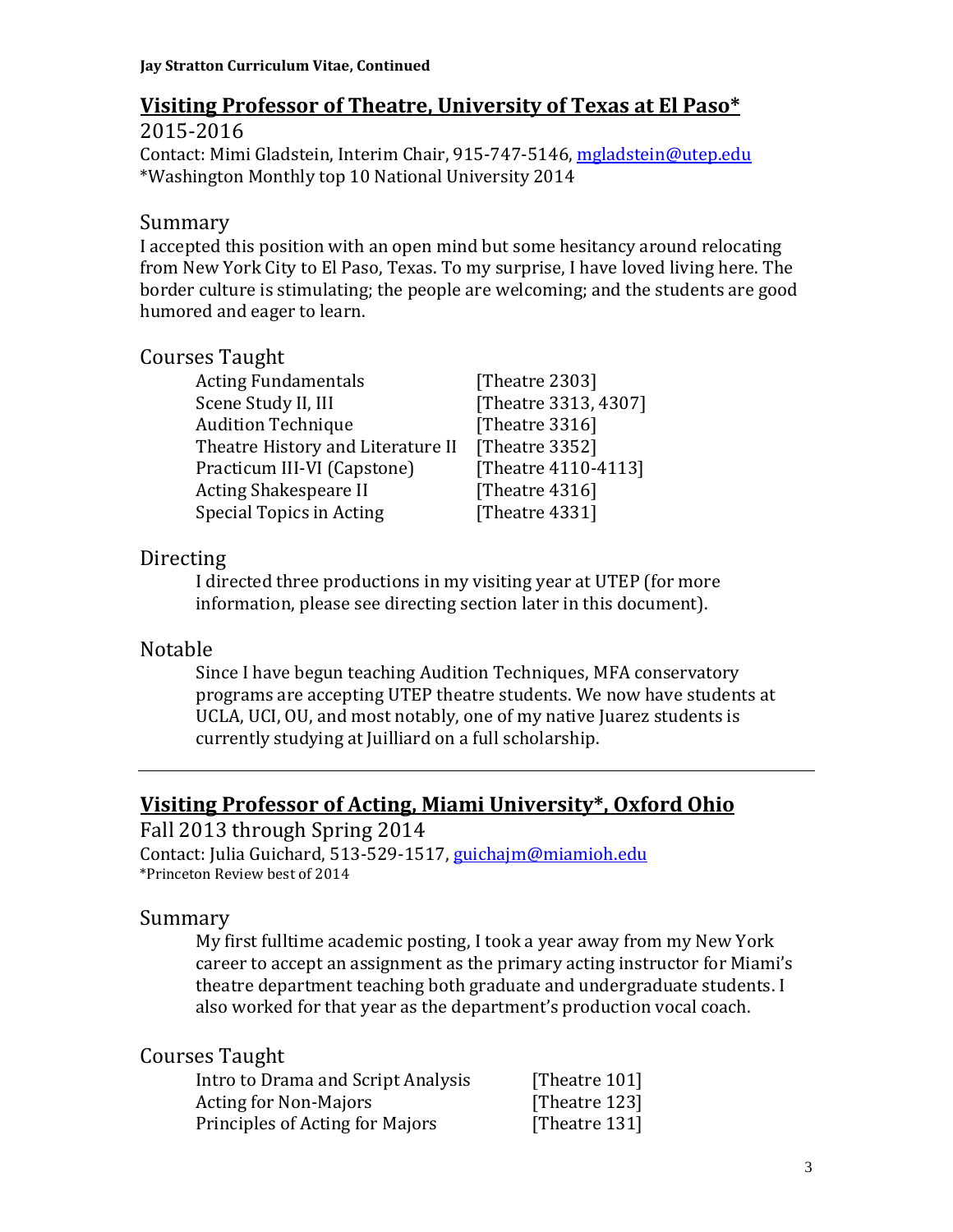| <b>Acting Shakespeare for Majors</b> | [Theatre 432] |
|--------------------------------------|---------------|
| <b>Audition Technique for Majors</b> | [Theatre 437] |
| <b>Acting Shakespeare for Grads</b>  | [Theatre 532] |
| <b>Audition Technique for Grads</b>  | [Theatre 537] |

#### Miami University Main Stage Production Vocal Coach

**Voice and Dialect** coach for the Miami University main stage productions of *Macbeth*, *Gruesome Playground Injuries*, *Crumbs From the Table of Joy*, and *Peter Pan*.

#### Service

Season Selection Committee, Recruitment Committee, Scholarship Committee, Curricular Development Advisor for 101 Coach for Irene Ryan Scholarship competition

#### **Adjunct Theatre Professor, Nassau Community College**

Fall 2009 through Fall 2014 Contact: Victor Abravaya, 516-572-7509, [Victor.Abravaya@ncc.edu](mailto:Victor.Abravaya@ncc.edu)

#### Summary

My first formal teaching experience, I started as a substitute and quickly became one of NCC's regular adjunct acting professors. This was a fantastic opportunity as I was able to teach while still working professional gigs in and around New York. The department chair, Victor Abravaya is still an invaluable mentor to me.

NCC serves a wide array of Long Island populations. Often from underserved or economically disadvantaged backgrounds, teaching the **diverse students** of NCC was a profound learning opportunity.

#### Courses Taught

| Beginning Acting               | [Theatre 103] |
|--------------------------------|---------------|
| Intermediate Acting            | [Theatre 104] |
| Voice and Speech for the Stage | [Theatre 120] |

#### Service

New hire advisor, Season selection advisor, Curricular Development of Voice and Speech class

#### **Directing**

I directed twice at NCC; once on the mainstage and once on the side stage. Both productions were valuable educational tools (for more information, please see directing section later in this document).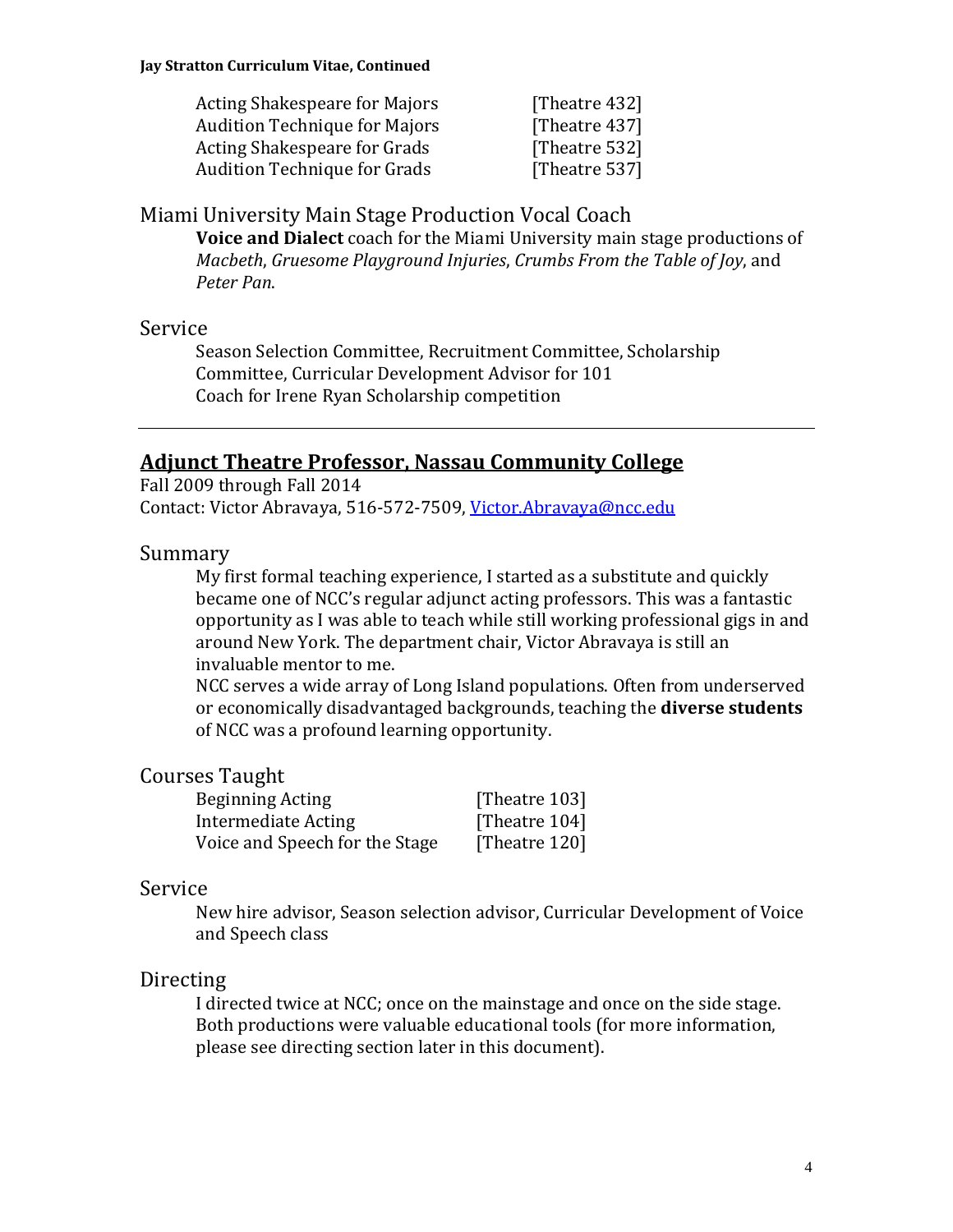# **UPCOMING PROJECTS**

### **Performer, What Would You Do, (SAG Contract)**

ABC, Spring 2019

**Summary:** ABC will be filming an upcoming episode of their hit show 'What Would You Do' in El Paso Texas. The episode will focus on issues specific to the border and immigration. I have been cast in a large role to film later this Spring.

### **Stage Director of** *Suor Angelica***, Puccini (Opera)**

UTEP school of Music, Spring 2019

**Summary:** Having seen a number of my successful large cast productions at UTEP, the music department has reached out and asked me to direct their Spring opera. I am very excited for my first opportunity to stage opera!

## **DIRECTING EXPERIENCE**

*Production Portfolio available*

# *A Christmas Carol en la Frontera* **(Director & Co-Adapter)**

Wise Family Mainstage, UTEP, Fall 2018

**Summary:** To serve the largely *Latinx student body* at UTEP, myself and my team are created a new version of Dicken's timeless classic. This new version is bilingual and focuses on the rich heritage and culture of the Border region. This innovative production also incorporated an important dance element.

**Takeaway:** Script creation, directing bilingual material, and managing a huge cast and production team.

### *In The Next Room* **by Sarah Ruhl (Director)**

Wise Family Mainstage, UTEP, Spring 2018

**Summary:** Primarily for educational purposes, we decided to produce this brilliant and challenging piece of feminist theatre on our mainstage. In my opinion, this is Ruhl's strongest play, but it is also a play that presents enormous challenges to a student cast – including our Catherine who was only a sophomore. The final product was funny, lyrical, and at times heartbreaking, but the real success was the growth of the young and talented cast.

**Takeaway:** Mentoring student actors, especially when working with sensitive subject matter and delicate material.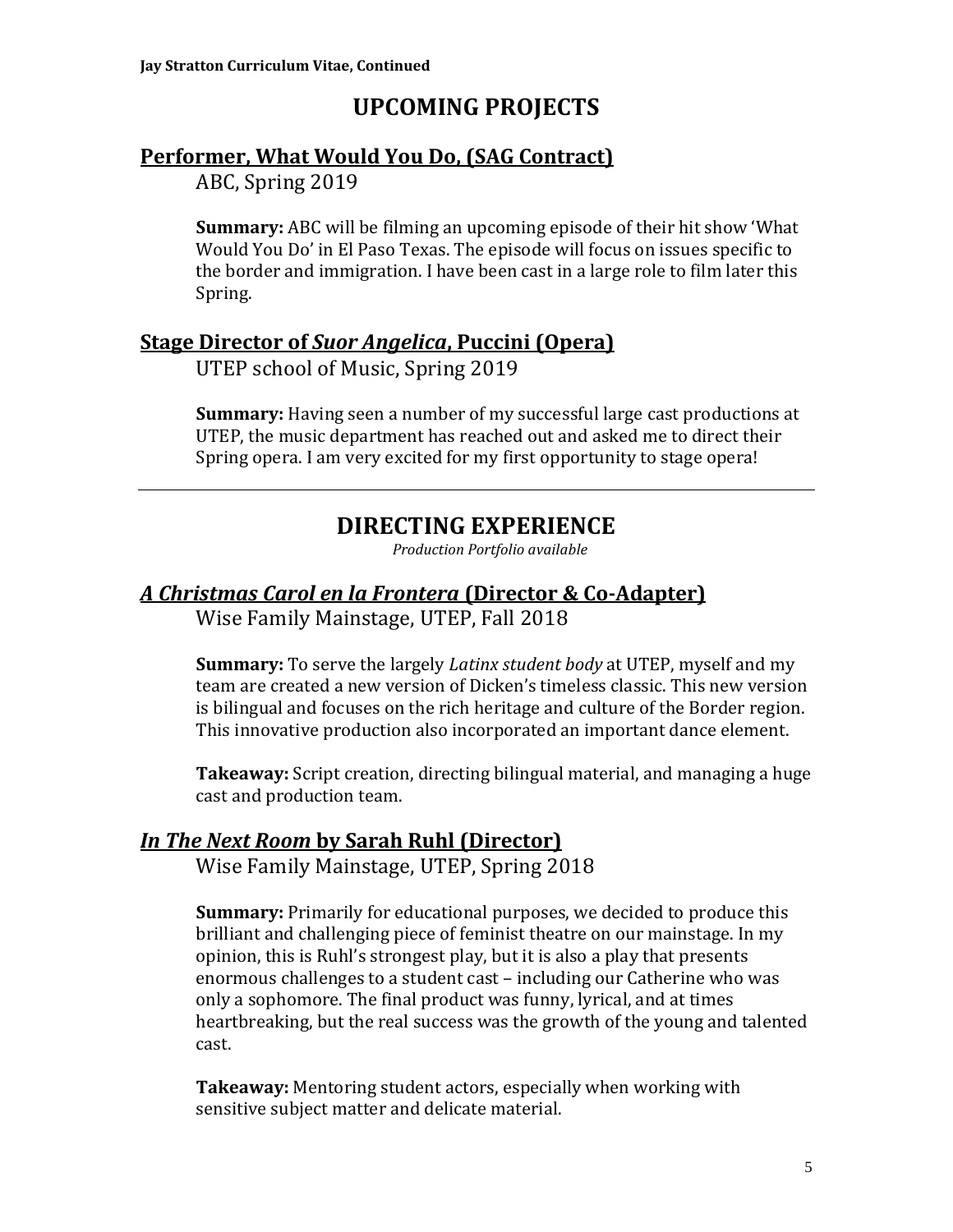### *Love Is a Drag* **(Producer, Director, and Emcee)**

UTEP Dinner Theatre, February 2018

**Summary:** This was a one night only, Valentine's themed benefit to raise money to send students to KC/ACTF to perform *Lydia\**. I selected and arranged all the acts, coordinated with the music director, performers, lights and sound tech. I also arranged a charity raffle for the same night including managing donations. During the event, I served as emcee (in full drag to fit the show's theme). The event was both entertaining and financially successful raising more than \$2,500 for the students. Because of Love's success, there is discussion of it becoming an annual event. \* - Winner 'Best Play' KC/ACTF Region 6 & National

**Takeaway:** Experience beyond direction as an event producer; management, collaboration, and fundraising.

### *Bloody Shakespeare!* **(Director and Adapter)**

UTEP Studio Theatre, Halloween 2017

**Summary:** Because of the success of the 2015 version (see below), I was asked to remount and expand this Shakespeare project. The result was a 45 minute Halloween experience with a mobile audience traveling through eight spaces. The show was commercially successful and a great way to introduce classical language and stage combat to students.

**Takeaway:** Artistic innovation and commercial success; script adaptation and stage combat including special effects.

### *The Good Doctor\** **by Neil Simon**

Monomoy Theatre, Late Summer of 2017 \*A Cape Cod Times "Favorite" of 2017

**Summary:** As part of my ongoing relationship with the Monomoy Theatre, I was asked to return and direct Neil Simon's *The Good Doctor*. The show is a comic and musical homage to Chekhov. The cast included both undergraduate and graduate students as well Equity guests. I also staffed three students to the theatre in paid positions for the summer.

**Takeaway:** A valuable ongoing professional relationship.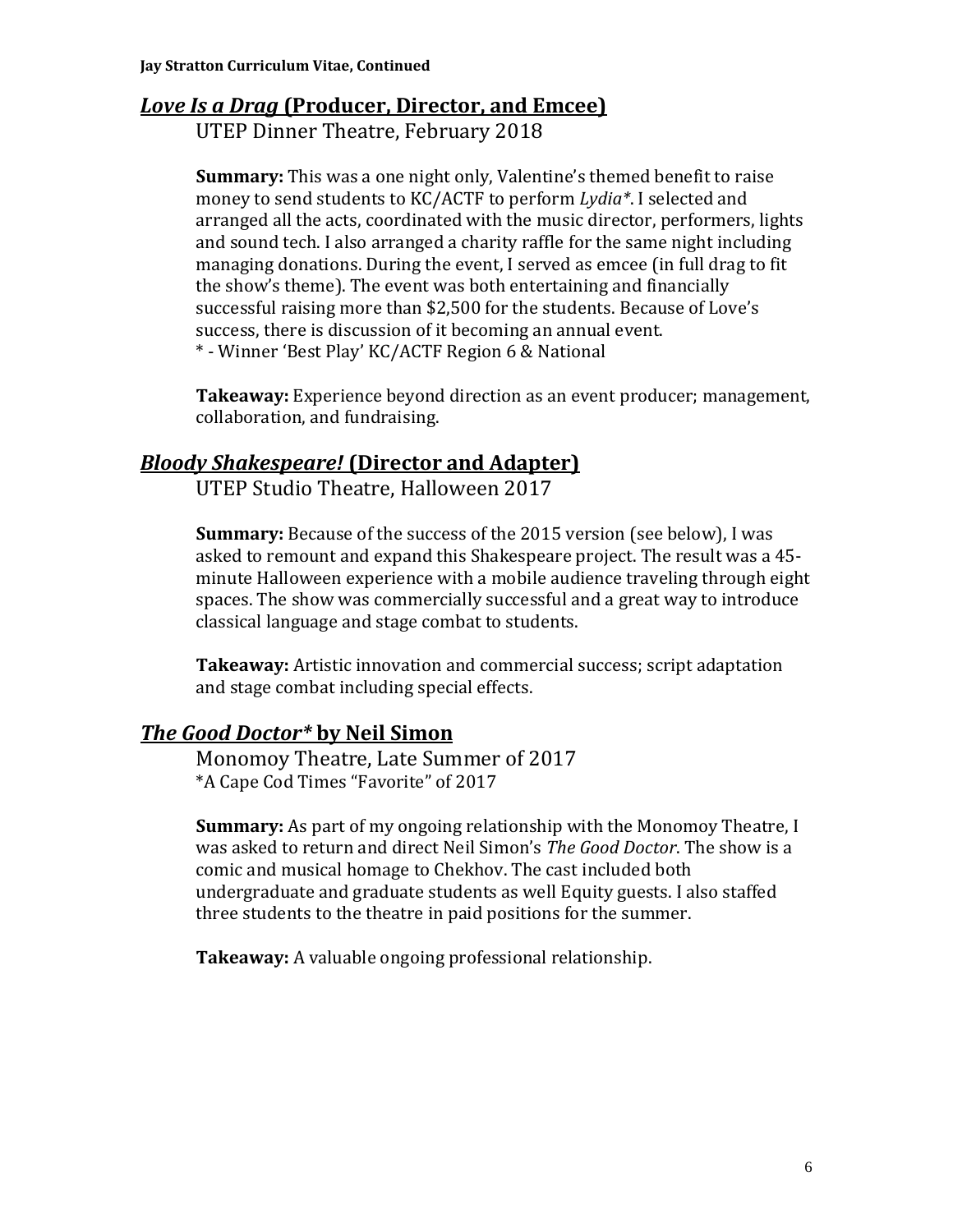### *Sister Act* **by Bill and Cherie Steinkeller & Alan Menken**

UTEP Dinner Theater, Early Summer of 2017

**Summary:** The UTEP Dinner Theater is a beloved El Paso semi-professional theatre that produces Broadway style musicals. I coordinated with designers, music director, choreographer, and more than 20 cast members to produce a show that was both entertaining and moving. *Sister Act* was hugely successful, selling out every seat and extending its run.

**Takeaway:** Demonstrated success with a big cast musical.

### *Medea* **by Euripides**

Wise Family Mainstage, UTEP, Spring 2017

**Summary:** Because of my classical experience, I was asked to direct UTEP's mainstage production of *Medea*. I chose to add live percussion throughout and a choreographed dumbshow of the betrothal between Jason and Glauce. I also added an elaborate and stylized violence sequence to bring the climax of the show onstage.

**Takeaway:** Expertise and innovation with classical material; stage combat.

### *Dead Man's Cell Phone***, by Sarah Ruhl**

UTEP Studio Theatre, Spring 2016

**Summary:** I directed this beautiful play by Sarah Ruhl in my visiting year at UTEP. While much of my directing work can be quite muscular, this play required a more subtle guidance, while still demanding high stakes and energy.

**Takeaway:** Embrace of feminist themes; stage combat.

### *Christmas Carol***, Adaptation by Chuck Gordon**

Wise Family Mainstage, UTEP, Late Fall 2015

**Summary:** I had been a visiting professor for only 3 months when our chair dismissed the director of *Christmas Carol* and asked me to take over two weeks before opening. The show was technically ambitious, cast morale was low, and the rehearsal process was considerably behind. In a very short time, I energized the cast and brought the play back to the Dickens story at its heart.

**Takeaway:** Effective work under time pressure and work prioritization.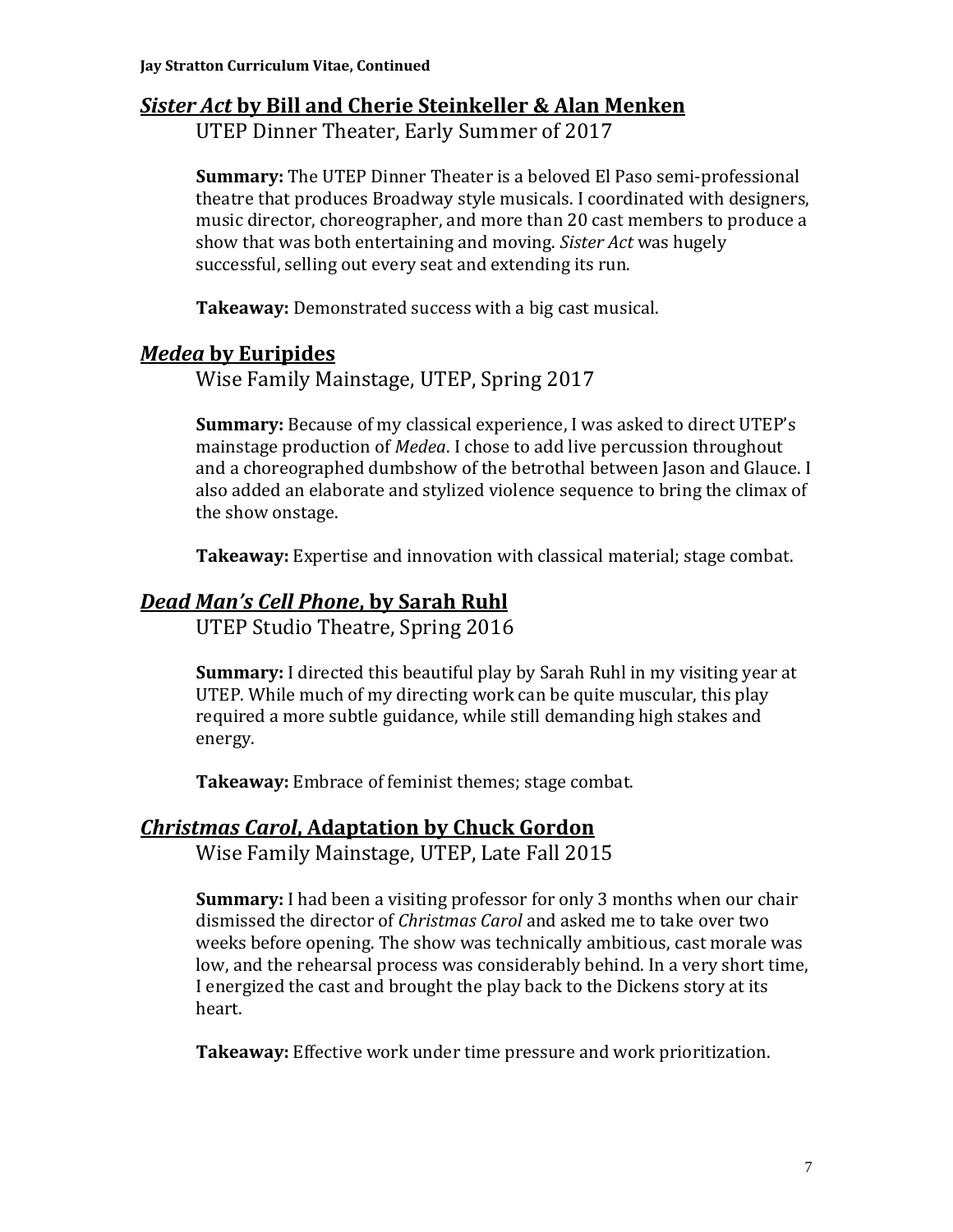### *Bloody Shakespeare* **(Director, Producer, Adapter)**

Halloween 2015, UTEP Studio Theatre

**Summary:** Fall of my visiting year at UTEP, I produced a Shakespeare themed haunted house. Because the show was not on our production calendar, I had to secure funding and assemble a team separate from the department. The production was a 30 minute hybrid of classical theatre and site specific haunted house.

**Takeaway:** Innovative theatre and demonstrated success as a producer; stage combat and mentor in classical language.

### *Pride and Prejudice* **by Jane Austen (Adapted by Jon Jory),**

Monomoy Theatre, Summer of 2015

**Summary:** This technically ambitious adaptation of Austen's novel had 18 actors playing 26 characters in over 50 locations. The cast included undergraduate and graduate students, local community members, and Equity guests. Because we had only two weeks to rehearse, I continuously returned the production's focus to the potent and still relevant themes of Austen's classic novel.

**Takeaway:** Demonstrated large cast success with time pressure; female centered story telling.

### *Pride@Prejudice* **adapted by Daniel Elihu Kramer,**

NCC Mainstage, Fall of 2014

**Summary:** This version of Austen's novel is performed by six actors each playing multiple roles. My cast reflected the broad diversity of NCC's population. Because many had little to no experience, I mentored them closely and functioned as the show's dialect coach.

**Takeaway:** Effectiveness as a teaching director and dialect coach.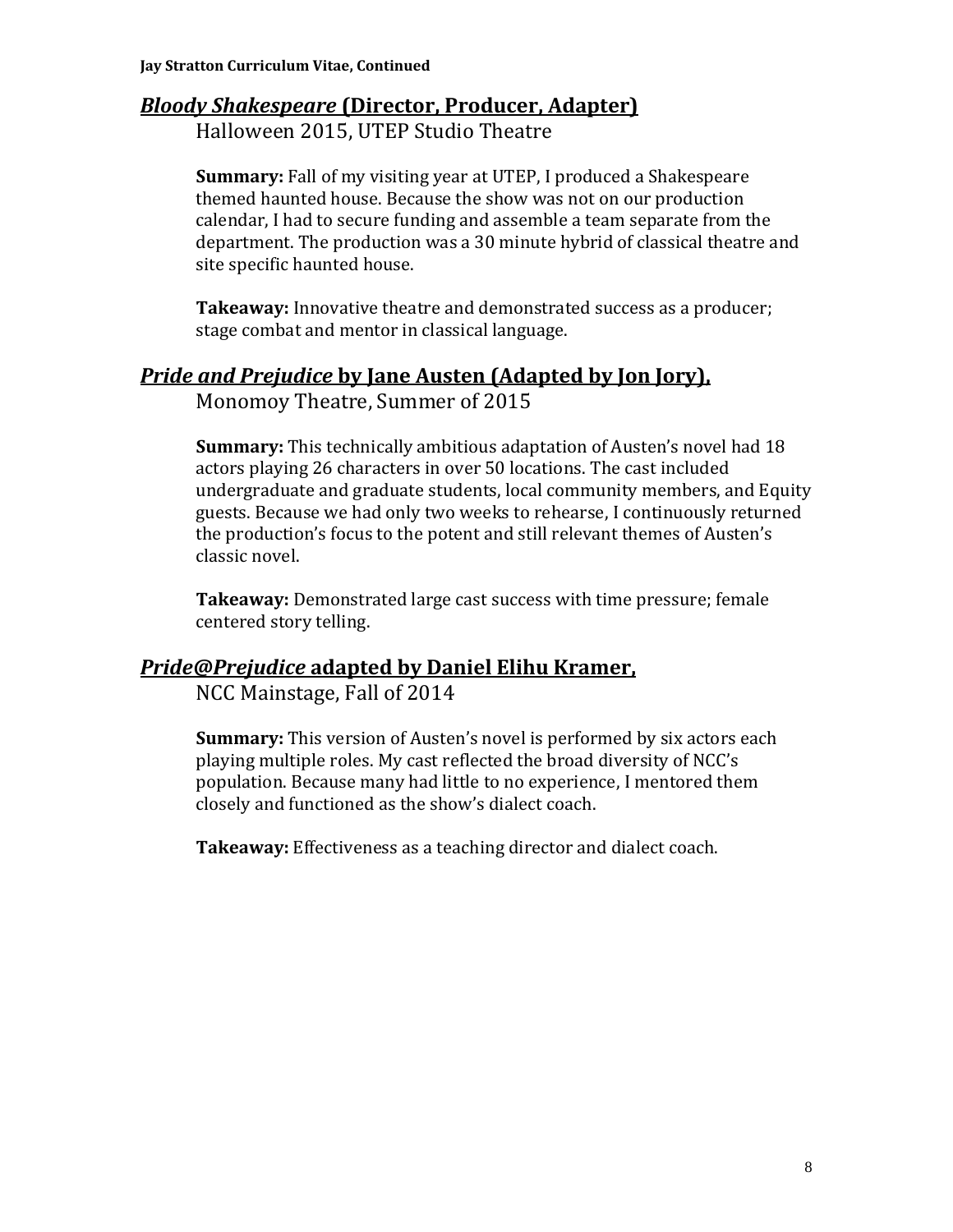### *See Rock City* **by Arlene Hutton, Chester Theatre Company**

Chester Theatre Company, Summer of 2010

**Summary:** Chester Theatre Company did all three plays in Arlene Hutton's Nibroc cycle and asked me to direct the middle segment. This was a professional production with an all Equity cast. Because the entire trilogy happened on a single flexible set, I had to work closely with two other directors as well as the design team.

**Takeaway:** Professional experience and close collaboration with other directors and designers.

### *Suburbia* **by Eric Bogosian, NCC Mainstage**

Fall of 2012

**Summary:** For my first collegiate directing experience, I was asked to helm NCC's mainstage production of *Suburbia*. So that I could utilize the broad range of **ethnic diversity** at NCC, I chose to modify the script to allow for the casting of black actors in my male lead roles. The show was successful and reflected the demographics of the NCC student body.

**Takeaway:** Diversity focus and stage combat.

#### **Director & Dramaturge, Gateway Outreach Program**

Winter 2008 through Winter 2010

**Summary:** The Gateway Outreach was an educational program I participated in through the Chester Theatre Company. We worked as mentors to young playwrights around age 12 to help craft a 10-minute play. We then directed those plays with professional actors as a single evening of theatre. The effect on the young playwrights of seeing their stories brought to life in the theatre was overwhelmingly positive.

**Takeaway:** Working with children and putting their vision first.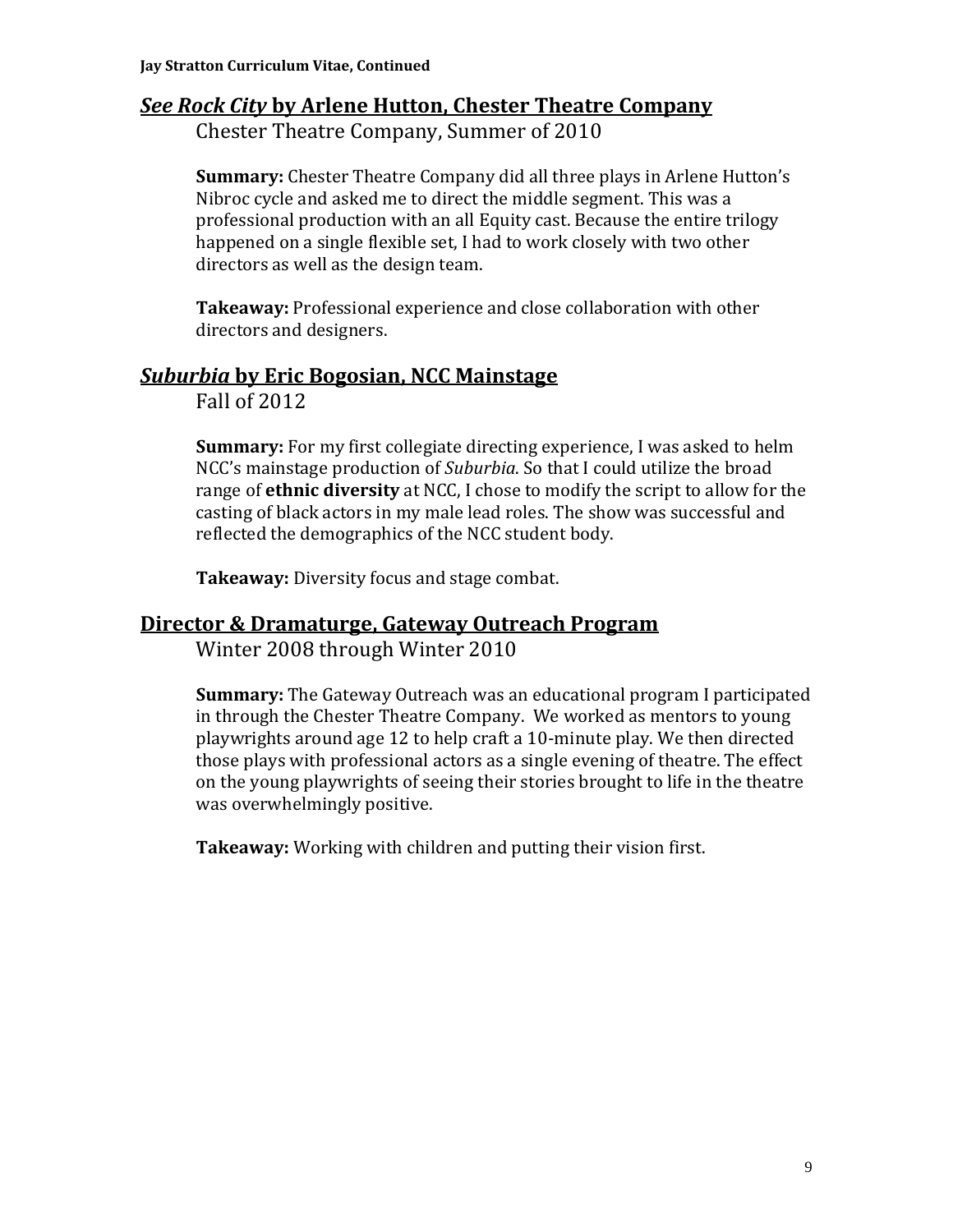# **COMBAT CHOREOGRAPHY**

I certified as an actor-combatant at the Alabama Shakespeare Festival in 1998. As a professional actor, stage combat was a skill I utilized frequently.

In 2015, when UTEP hired me, I identified stage combat as an unmet need in the faculty skill-set. Since then, I have worked hard to sharpen my abilities to teach and direct stage violence by taking master classes and attending SAFD intensives across the country.

### *Carmen* (Opera)

Early Spring 2016, El Paso Opera (dir. Susan Payne O'Brien)

- $\rightarrow$  Incidental violence including one unarmed group fight
- $\rightarrow$  One underscored knife fight with traditional Spanish Navaja blades

### *Bloody Shakespeare!*

Halloween 2015, 2017, UTEP Studio Theatre

- $\rightarrow$  Significant unarmed combat and incidental violence
- $\rightarrow$  Stylized strobe combat sequence with musical underscore
- $\rightarrow$  Numerous kills and blood stunts including cut off hand, ripped out tongue, throat slit with bleed out, and stomach stab, all in close audience proximity

### *The Importance of Being Earnest*

Fall 2017, UTEP Wise Mainstage Theatre (dir. Kim McKean)

 $\rightarrow$  One comedic cane duel between Jack and Algernon

### *Sister Act*

Summer 2017, UTEP Dinner Theatre

 $\rightarrow$  One underscored comedic chase sequence with vaudevillian violence including travel through audience

### *Medea*

Spring 2017, UTEP Wise Mainstage Theatre

 $\rightarrow$  One elaborate filicide sequence involving four women and two children

### *Lydia\**

Spring 2017, UTEP Studio Theatre (dir. Kim McKean)

- $\rightarrow$  Incidental and unarmed violence including one domestic abuse sequence
- \* KC/ACTF National winner "Best Play"

### *House on Mango Street*

Fall 2016, UTEP Wise Mainstage Theatre (dir. Rebecca Rivas)

 $\rightarrow$  Domestic Abuse Sequence

### *Dead Man's Cell Phone*

Spring 2016, UTEP Studio Theatre, Co-fight director

 $\rightarrow$  One elaborate unarmed two person fight with close audience proximity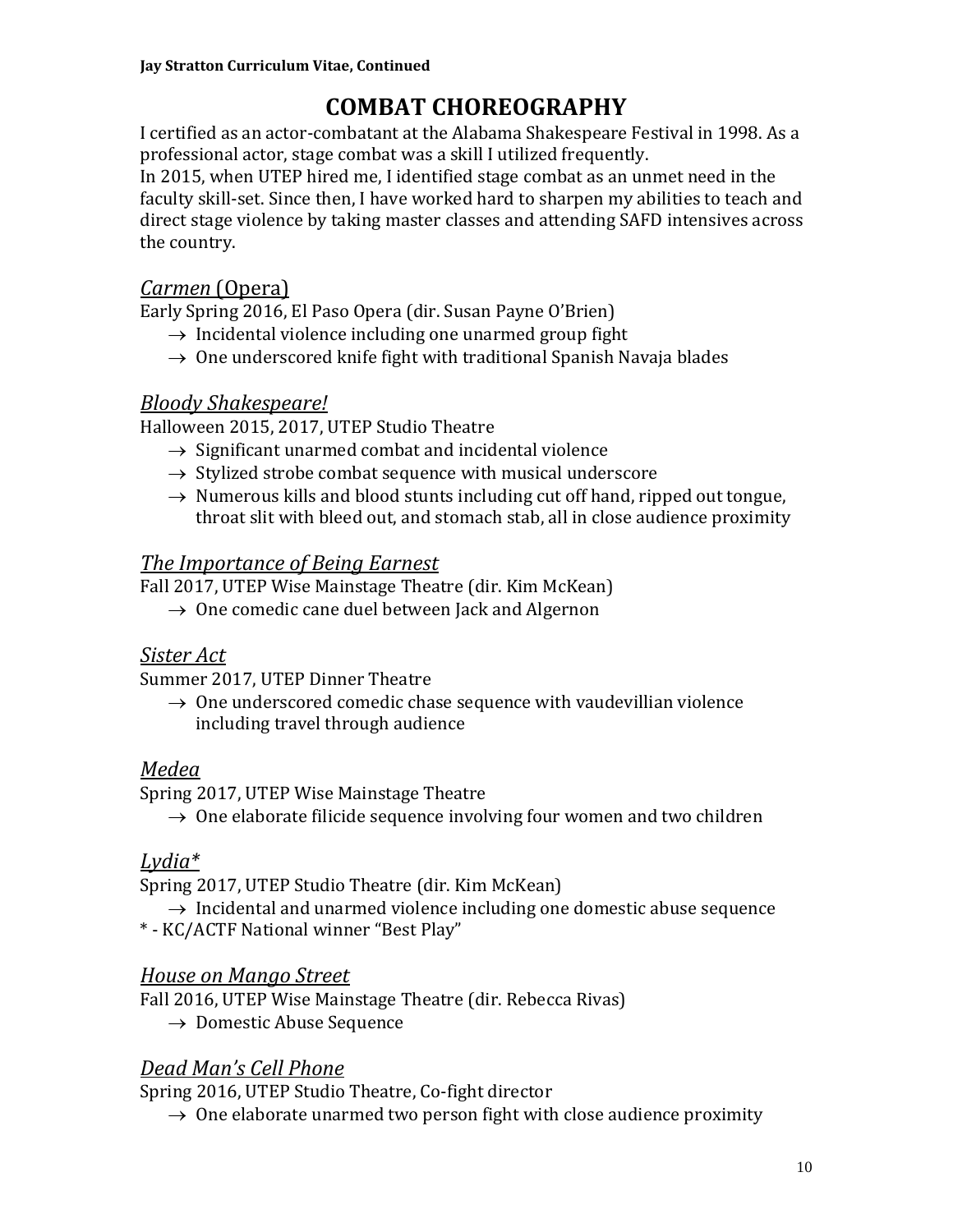### **SELECTED PERFORMANCE EXPERIENCE**

*Proud Member of Actor's Equity Association since 1998 Professional Headshot, Acting Resume, and Reviews available upon request*

#### **NEW YORK CITY THEATRE**

#### Peccadillo Theatre

(With Jim Brochu and Cady Huffman, New York Times Reviewed) *2011 Man Who Came to Dinner Bert Jefferson*

#### 59E59

(American Premier, New York Times Reviewed) *2009 The Dishwashers Emmett*

#### Red Bull Theatre

(Directed by Jesse Berger, with Patrick Page and Gareth Saxe) *2010 The Duchess of Malfi Ensemble*

#### The Pearl Theater

(Major Off-Broadway classical theatre)

| 2008 Twelfth Night         | Antonio                       |
|----------------------------|-------------------------------|
| 2007 The Oedipus Cycle     | <b>Oedipus</b>                |
| 2002 She Stoops to Conquer | Tony Lumpkin                  |
| 2002 Nathan the Wise       | Templar (understudy, went on) |

#### Midtown International Theatre Festival

(Directed by Michael Bush) 2009 Psycho Therapy Dorian

#### American Globe Theatre, 46<sup>th</sup> Street

(Directed by John Basil) 2010 Much Ado About Nothing Benedick 1998 Love's Labour's Lost King Ferdinand

### **REGIONAL THEATRE**

#### Repertory Theatre of St. Louis

(LORT B – St. Louis' premier regional theatre, connected to Webster University)

*2015 The Winslow Boy Sir Robert Morton 2015 The Full Catastrophe Dan*

*2013 Venus in Fur\* Thomas Novachek*

*2005 Bug Peter Evans*

*\*Broadway World nominee for Best Actor and Best Drama*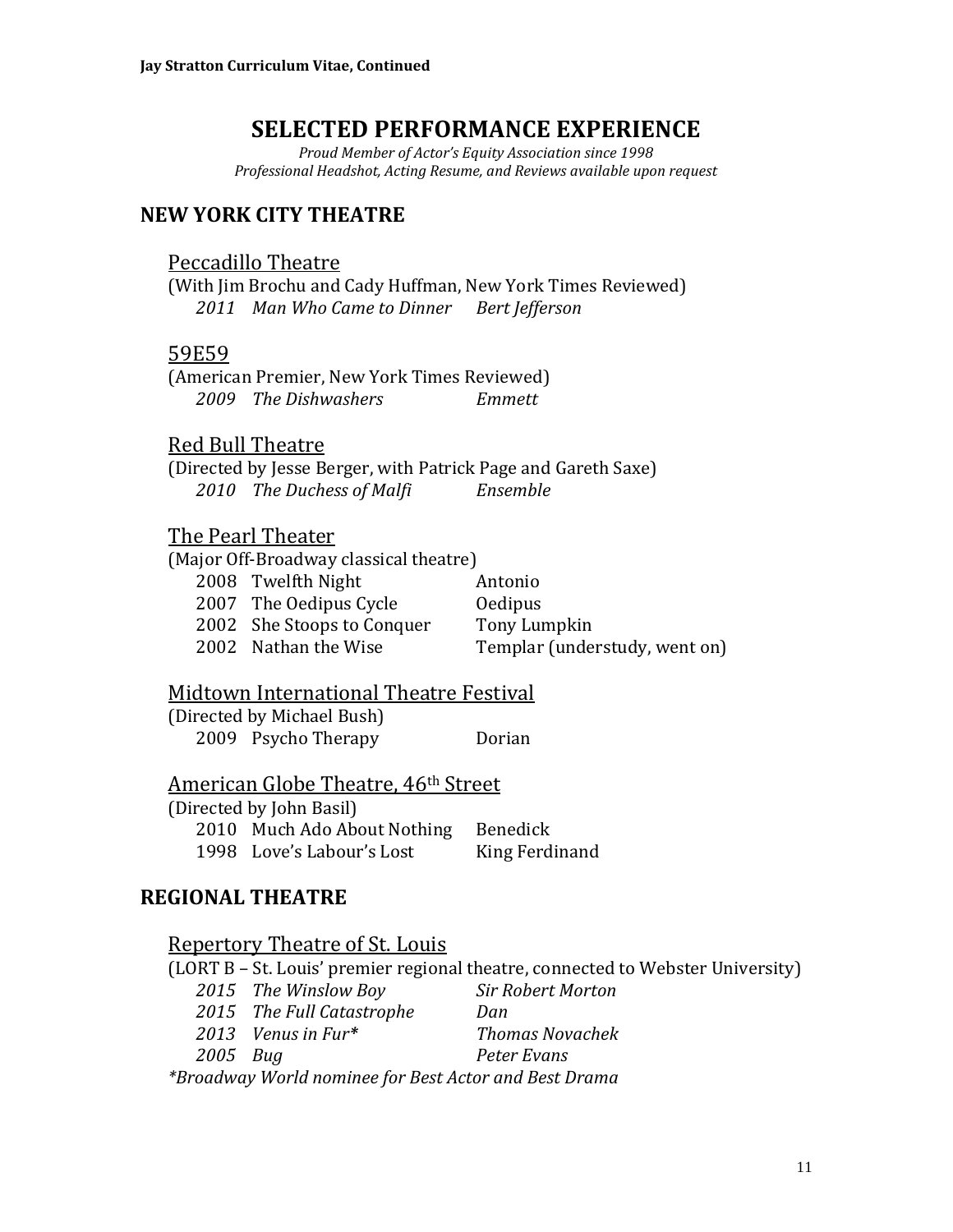### A Contemporary Theatre

(LORT B – One of Seattle's two major regional houses) *2018 People of the Book\* Jason \*New play workshop directed by John Lang*

### Shakespeare Festival of St. Louis

(Major outdoor Shakespeare Festival, connected to Webster University) *2015 Antony and Cleopatra\* Antony \*Broadway World nominee for Best Ensemble*

### Cincinnati Playhouse in the Park

| (LORT B - Tony Award winning regional theatre) |                 |
|------------------------------------------------|-----------------|
| 2011 The Pavilion                              | Peter Mollberg  |
| 2007 Reckless                                  | Tom, Tom Junior |
| 2005 Christmas Carol                           | Nephew Fred     |
| 2004 Christmas Carol                           | Nephew Fred     |

### The Denver Center

(LORT B – Tony Award winning regional theatre) *2007 Pride and Prejudice Wickham*

### The Pittsburgh Public

(LORT B – Pittsburgh's premier regional theatre, directed by Ted Pappas) *2006 Oedipus the King Oedipus*

### Pioneer Theatre

(LORT B – Salt Lake City's premier regional theatre, connected to U of Utah)

| 2013 Philadelphia Story   |
|---------------------------|
| 2000 View From the Bridge |
| 2000 R & G are Dead       |

*2013 Philadelphia Story George Kittredge 2000 View From the Bridge Rudolpho 2000 R & G are Dead Hamlet*

### Know Theatre of Cincinnati

(Equity Guest Appearance – Cutting Edge Cincinnati theatre) *2013 Bull Tony*

### Chester Theatre Company

(Highly innovative, contemporary summer theatre in the Berkshires)

| 2014 A Number*                                             | Bernard 1, Bernard 2, Michael Black |
|------------------------------------------------------------|-------------------------------------|
| 2011 Running                                               | <i><b>Stephen</b></i>               |
| 2010 Pride@Prejudice                                       | <b>Fitzwilliam Darcy and others</b> |
| 2008 The Dishwashers**                                     | Emmett                              |
| 2007 Grace                                                 | Sam                                 |
| 2006 Two Rooms                                             | Michael                             |
| * Berkshire Eagle 'Best of 2014' and 'Notable Performance' |                                     |
|                                                            |                                     |

\*\* Transferred to Off-Broadway contract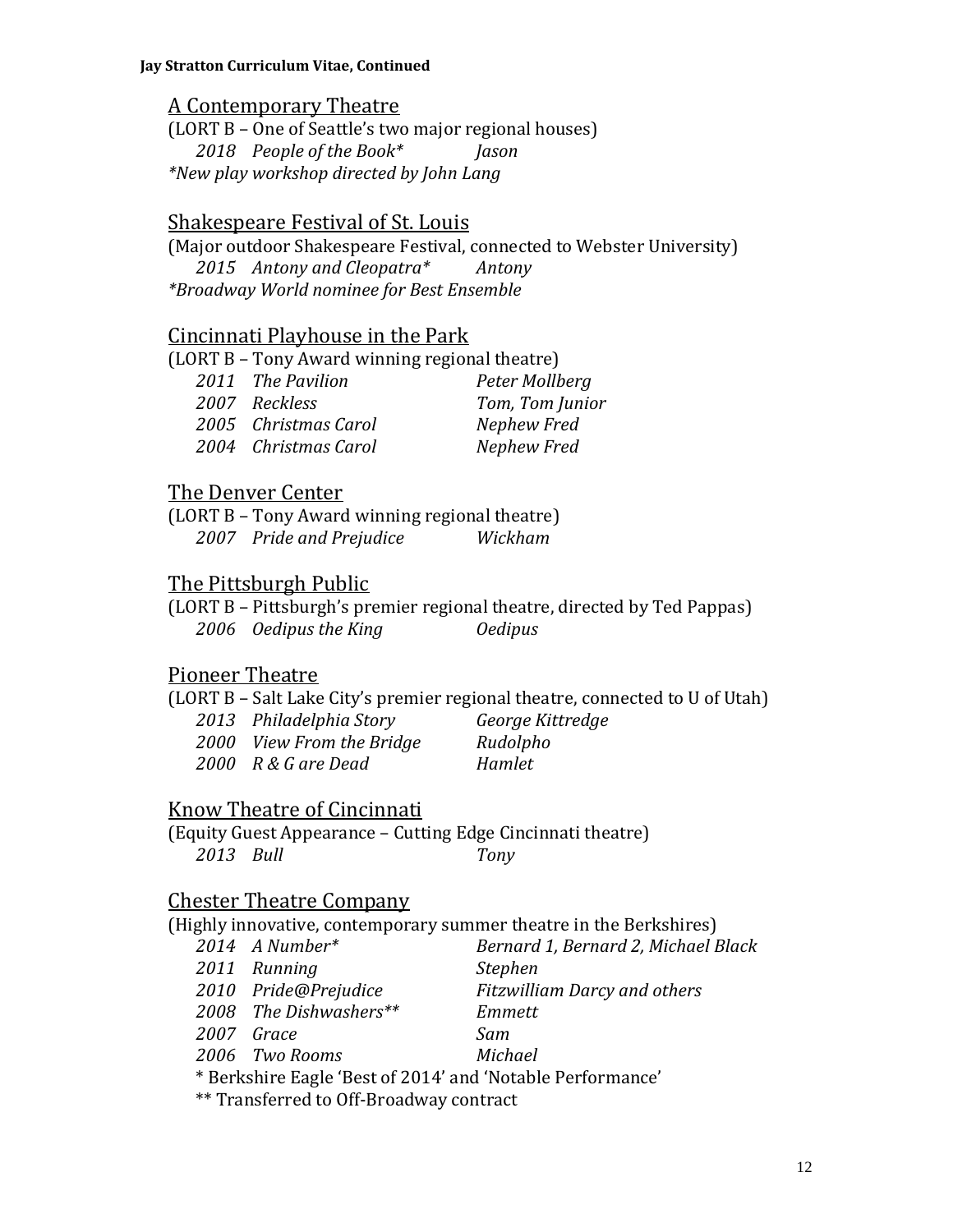#### Hudson Stage Company

(Westchester's premier regional theatre, New York Times reviewed) *2012 Stones in His Pockets Jake*

#### Pittsburgh Irish and Classical Theatre

*2010 Othello Cassio*

#### Playmakers Repertory Theatre

(LORT D – Regional theatre attached to UNC with strong educational mission) *2004 Caesar and Cleopatra Apollodorus*

#### Two Rivers Theatre

| (LORT D - New York Times reviewed) |                  |
|------------------------------------|------------------|
| 2003 Salome'                       | John the Baptist |
| 2003 Florentine Tragedy            | Prince Bardi     |

#### Indiana Repertory Theatre

(LORT C – Indianapolis's premier regional theatre) *2003 Private Lives Victor*

#### Syracuse Stage

(LORT C – Connected to Syracuse University) *2003 Private Lives Victor*

#### Monomoy Theatre

(URTA Summer Theatre attached to the Hartt school; Monomoy has a strong educational mission and prioritizes active mentorship)

| 2013 Death of a Salesman  | Ben                                 |
|---------------------------|-------------------------------------|
| 2013 Arsenic and Old Lace | Jonathan Brewster                   |
| 2012 The Crucible         | John Proctor                        |
| 2012 1776                 | Thomas Jefferson                    |
| 2003 - Biloxi Blues       | Sergeant Toomey                     |
| 2003 Twelfth Night        | <i>Orsino</i>                       |
| 1995 Numerous roles       | Graduate Company Member in Training |
|                           |                                     |

#### Shakespeare on the Sound

(Connecticut Summer Shakespeare Theatre attached to SUNY Purchase)

| 2005 The Tempest    | Sebastian |
|---------------------|-----------|
| 2002 As You Like It | Oliver    |

#### Virginia Stage

*2002 Christmas Carol Fred, Young Scrooge, Ensemble*

Shakespeare in The Park, Westerly, Rhode Island *2000 Henry IV part i Prince Hal*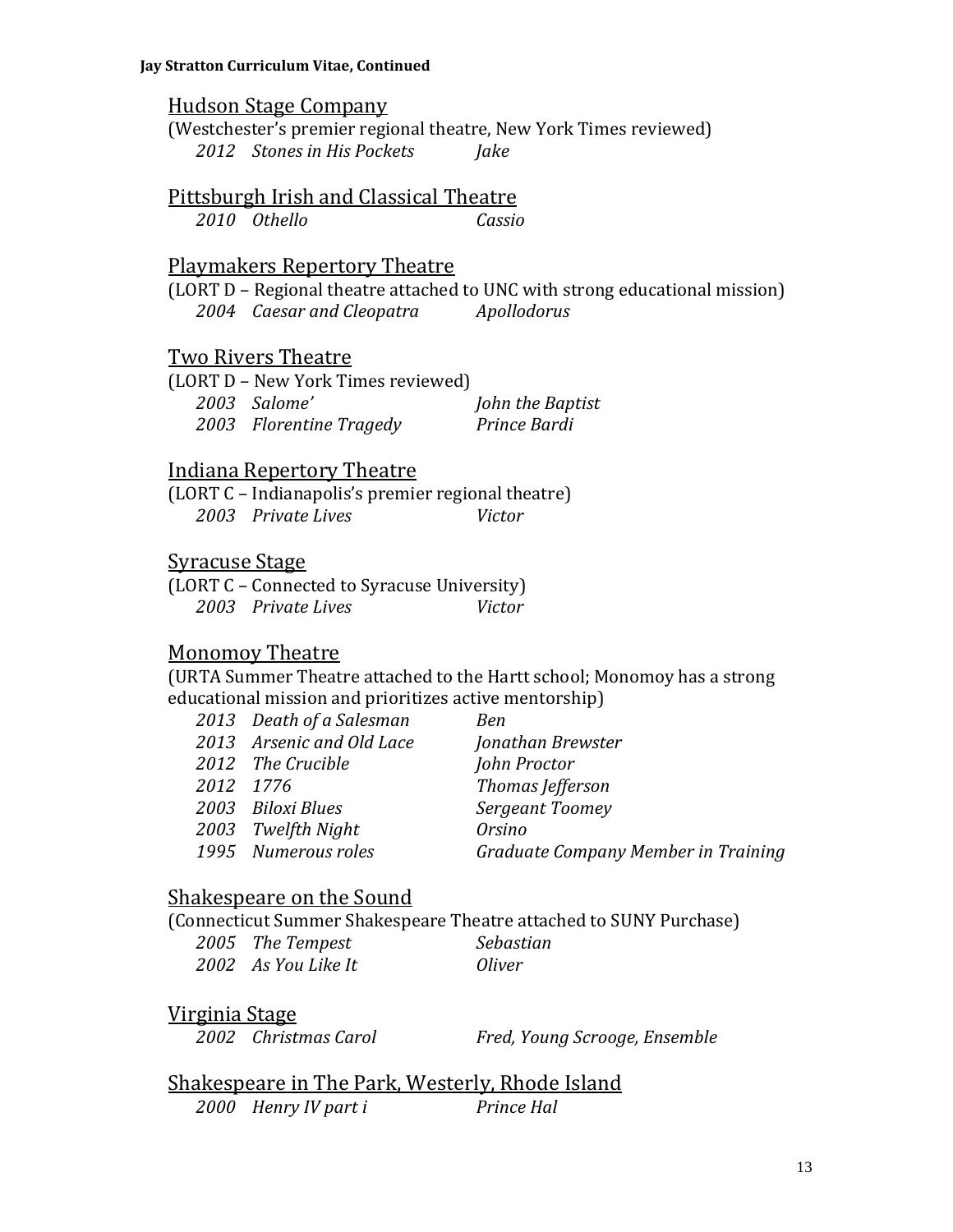#### Asolo Theatre

(LORT C – Regional theatre attached to FSU with strong educational mission) *Cat on a Hot Tin Roof Brick The Voysey Inheritance Edward Voysey I Hate Hamlet Andrew Rally*

#### Charlotte Repertory Theatre

*1999 Gross Indecency Narrator*

#### Hudson Valley Shakespeare Festival

| (New York Times reviewed) |          |
|---------------------------|----------|
| 1999 Titus Andronicus     | Lucius   |
| 1999 Twelfth Night        | Ensemble |

#### Fulton Opera House

*1999 The Grapes of Wrath Al Joad*

### Colorado Shakespeare Festival

*1996 Midsummer Night's Dream Lysander 1996 Othello Montano*

### Alabama Shakespeare Festival

*MFA student from 1996-1998 appearing in over a dozen productions.*

### **FILM**

*Motel Aqua*, Feature (Mexico City), Supporting *What We Were*, Independent Feature, Supporting Lead *I See a Darkness*, Independent Feature, Supporting *Simon Says*, Independent Short, Lead *The Institute*, Independent Pilot, Supporting Lead *Part Time Boyfriend*, NYU *Blood is Thicker Together*, Miami University *The Funeral Parlor*, Alex Lobera Student Film

### **TELEVISION**

RedRum Episode 312, Investigative Discovery, Lead Discovery Channel, Mysteries of the Museum As the World Turns, Day Player Commercials (Various)

### **VOICE TALENT**

Extensive web content voiceover work with CMA Enterprises Inc.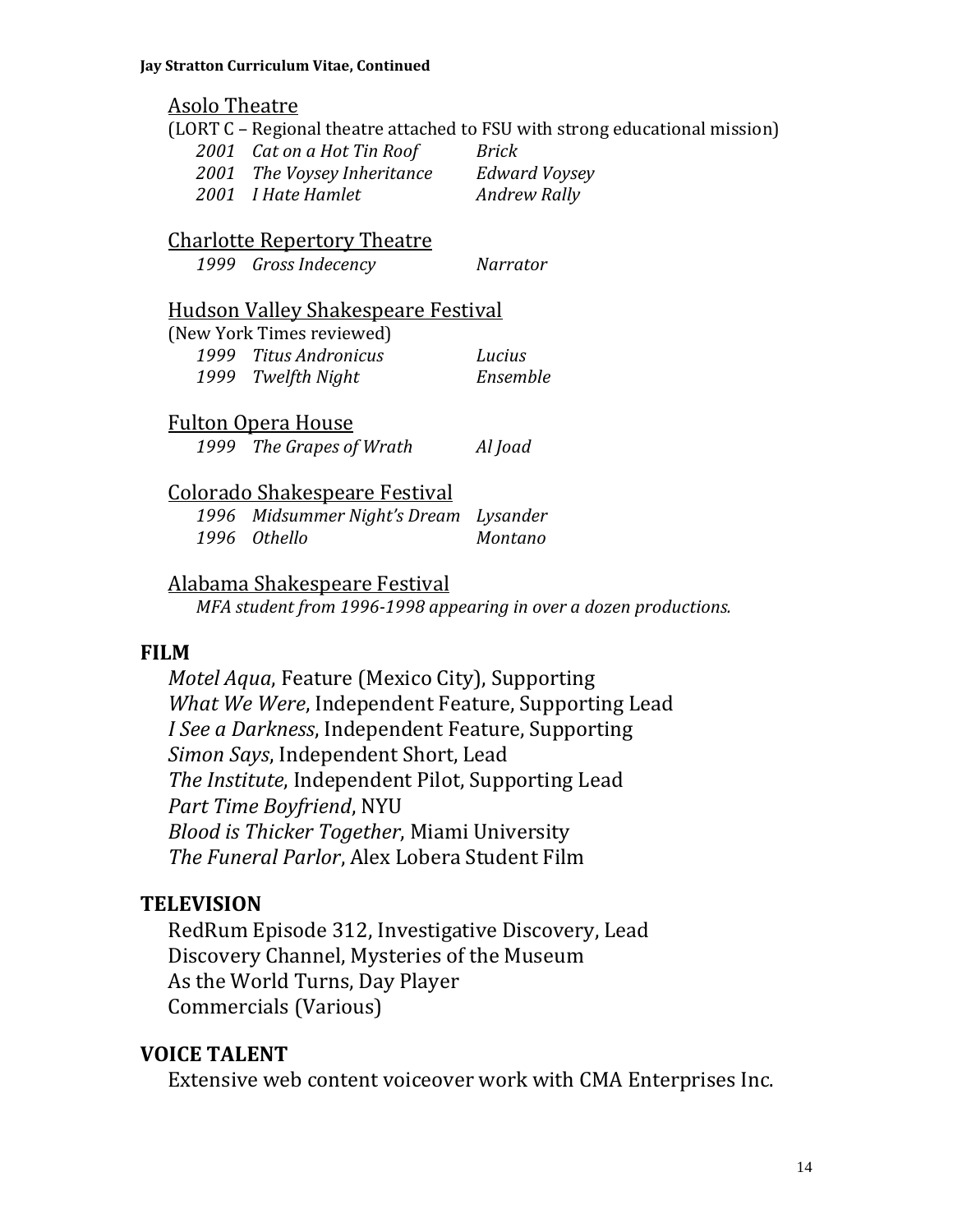# **Master Classes and Workshops**

| <b>Stage Combat Masterclass</b><br>Universidad de las Americas Puebla (Mexico)<br>March 2019, 2018                           |
|------------------------------------------------------------------------------------------------------------------------------|
| National Society of Arts and Letters - Lecture<br>El Paso Chapter<br>September 2018                                          |
| Something Wicked: Six week series on Macbeth in performance<br>Osher Life Long Learning Institute<br>Summer 2018             |
| Twelfth Night in performance, Guest Lecture,<br><b>UTEP English Department</b><br><b>June 2018</b>                           |
| Stage Combat, Shakespeare, and Monologue Technique,<br>Centenary College's Regional High School Festival<br><b>Fall 2017</b> |
| Shakespeare's Verse for Actors, KC/ACTF region 6<br>Spring 2017                                                              |
| Acting for Opera Singers, UTEP Music Department<br>Spring and Fall 2017                                                      |
| Arthur Miller and Death of a Salesman Guest Lecture<br><b>UTEP English Department</b><br><b>Fall 2016</b>                    |
| Adjudicator, Drama Competition, National Society of Arts & Letters<br>February of 2015                                       |
| Shakespeare Bootcamp, Miami University<br><b>Fall 2013</b>                                                                   |
| Master Class: Business of Acting, Webster Conservatory<br>Winter 2015, Fall 2005                                             |
| Master Class: Auditions, Saint Louis University                                                                              |

Winter 2015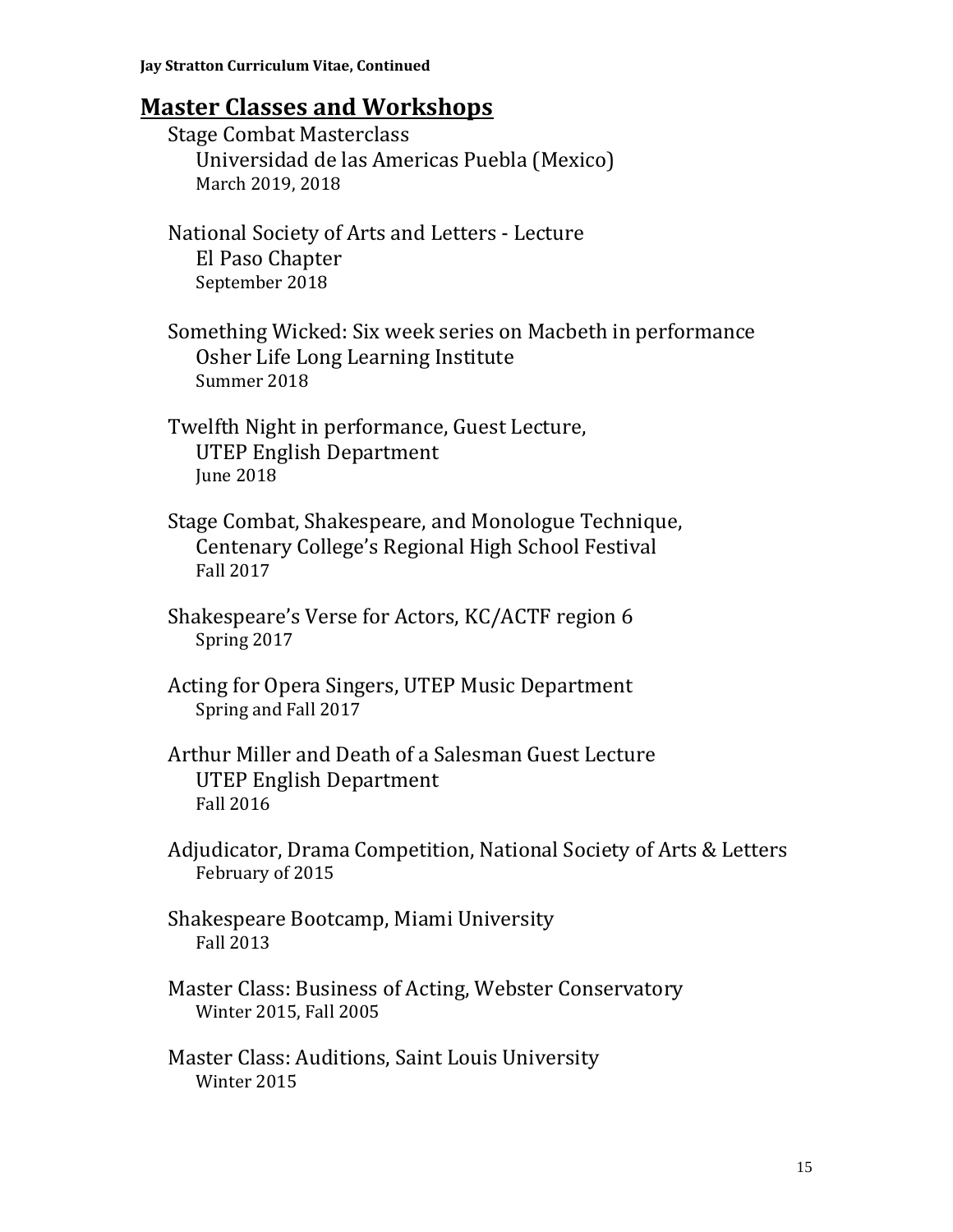#### **Jay Stratton Curriculum Vitae, Continued**

Guest Performer and Mentor, Monomoy Theatre, Cape Cod, Summers 2003, 2012, 2013, 2015, 2016

- Master Class: Business of Acting, Utah State University January 2013
- Audition Technique, Cincinnati Playhouse in the Park March 2007
- Audition and Monologue Technique, Xavier University Winter 2007
- Artist Outreach: Pittsburgh Public Theatre Fall 2006
- Mentor and Guest Faculty, UNC at Chapel Hill Spring 2004

## **Professional Memberships**

Association for Theatre in Higher Education (ATHE) Voice and Speech Trainers Association (VASTA) National Society of Arts and Letters (NSAL) Consultant

Founding Board Member and Secretary of non-profit: 'Write Across Borders' Board Member of El Paso Opera

Member of **Actor's Equity Association** since 1998 Recognized SAFD Actor-Combatant in 1998

Client with Dulcina Eisen Associates (Legit NYC Theatrical Agency) Client with Heyman Talent (Commerical, Industrial, and Print Agency)